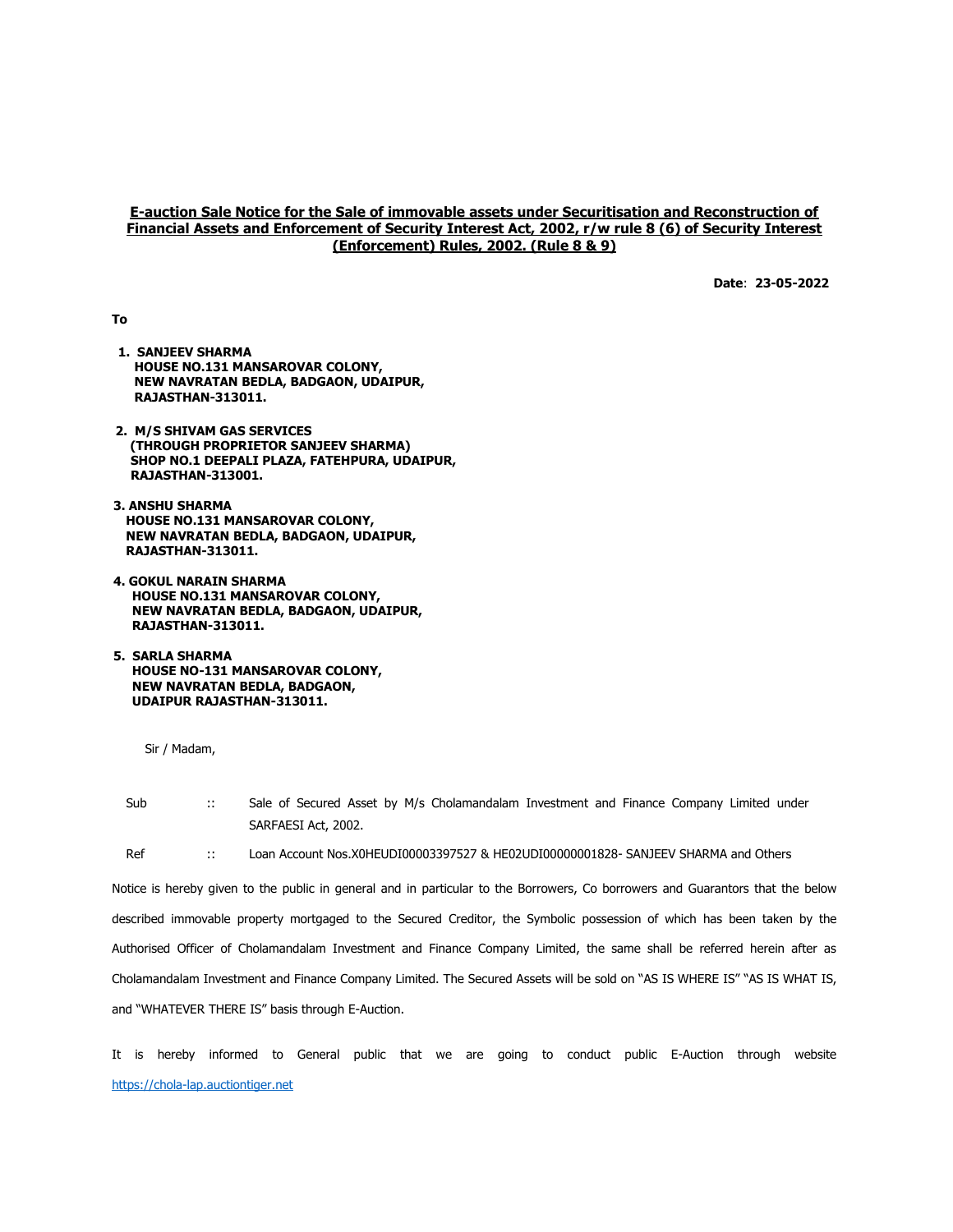The secured asset will be sold to one of the intending purchasers who offer the highest bid/purchase price, which shall not be less than the Reserve Price.

| <b>RESERVE PRICE</b>                  | Rs.3,07,00,000/-                                   |
|---------------------------------------|----------------------------------------------------|
| <b>EMD</b>                            | Rs.30,70,000/-                                     |
| <b>E-AUCTION DATE AND TIME</b>        | 27-06-2022, 11.00 AM to 1.00 PM                    |
| <b>LAST DATE OF SUBMISSION OF EMD</b> | 22-06-2022 (up to 5.30.P.M)                        |
| <b>BID INCREMENT AMOUNT (IN RS.)</b>  | Rs.1,00,000/-                                      |
| DATE OF INSPECTION OF PROPERTY        | 16-06-2022 and 17-06-2022 (10.00 A.M to 1.00. P.M) |

## DESCRIPTION OF THE IMMOVABLE PROPERTY [Secured Asset]

GROUND FLOOR OF HOUSE/FLAT GA-13, BLOCK GA, HIRAN MARG, SECTOR NO.5, UDAIPUR ADMEASURING – 460.35 SQ.MTR. (HEREIN AFTER REFERRED AS THE SAID PROPERTY) EAST: ROAD, WEST: HOUSE NO. GA-14, NORTH : HOUSE NO. GA-12, SOUTH: ROAD

We hereby give you notice that the aforesaid secured asset shall be sold by the undersigned if you fail to pay within 30 days from the date of service/publication of this notice, the entire outstanding loan amount aggregating to Rs.3,11,19,353.86/- (Rupees Three Crore Eleven Lakhs Nineteen Thousand Three Hundred Fifty Three and Paisa Eighty Six only) as on 21-05-2022 together with further interest, penal interest, costs and charges thereon till the date of payment, as per agreed the terms and conditions mentioned in the Loan Agreement and other documents pertaining to the Loan availed by you. After expiry of 30 days, no further notice whatsoever will be given to you and the Secured Asset will be sold accordingly.

You may note that in case the Sale proceeds of such sale of the secured asset are not sufficient to cover the entire outstanding dues of the secured creditor, then you all are jointly and severally liable to pay the amount of such shortfall to the Secured Creditor.

## Terms & Conditions of E- Auction Sale: -

- 1. The auction sale will be 'Online E-Auction' Bidding through website https://sarfaesi.auctiontiger.net. on the dates as mentioned in the table above with further Extension of 5 Minutes.
- 2. The interested bidders are required to register themselves with the portal and obtain login ID and Password well in advance, which is mandatory for e-bidding, from auction service provider M/s E-Procurement Technologies Ltd. (Auction Tiger) Ahmadabad (Contact Person: Mr. Ram Sharma Cell No. 8000023297, Email : ramprasad@auctiontiger.net, Email. support@auctiontiger.net Please note that, Prospective bidders may avail online training on e-auction from their registered mobile number only.
- 3. The intending purchaser/bidder is required to submit amount of the Earnest Money Deposit (EMD) by way of Demand Draft/PAY ORDER drawn on any nationalized or scheduled Commercial Bank in favor of "Cholamandalam Investment and Finance Company Limited" payable at Chennai and register their name at https://chola-lap.auctiontiger.net and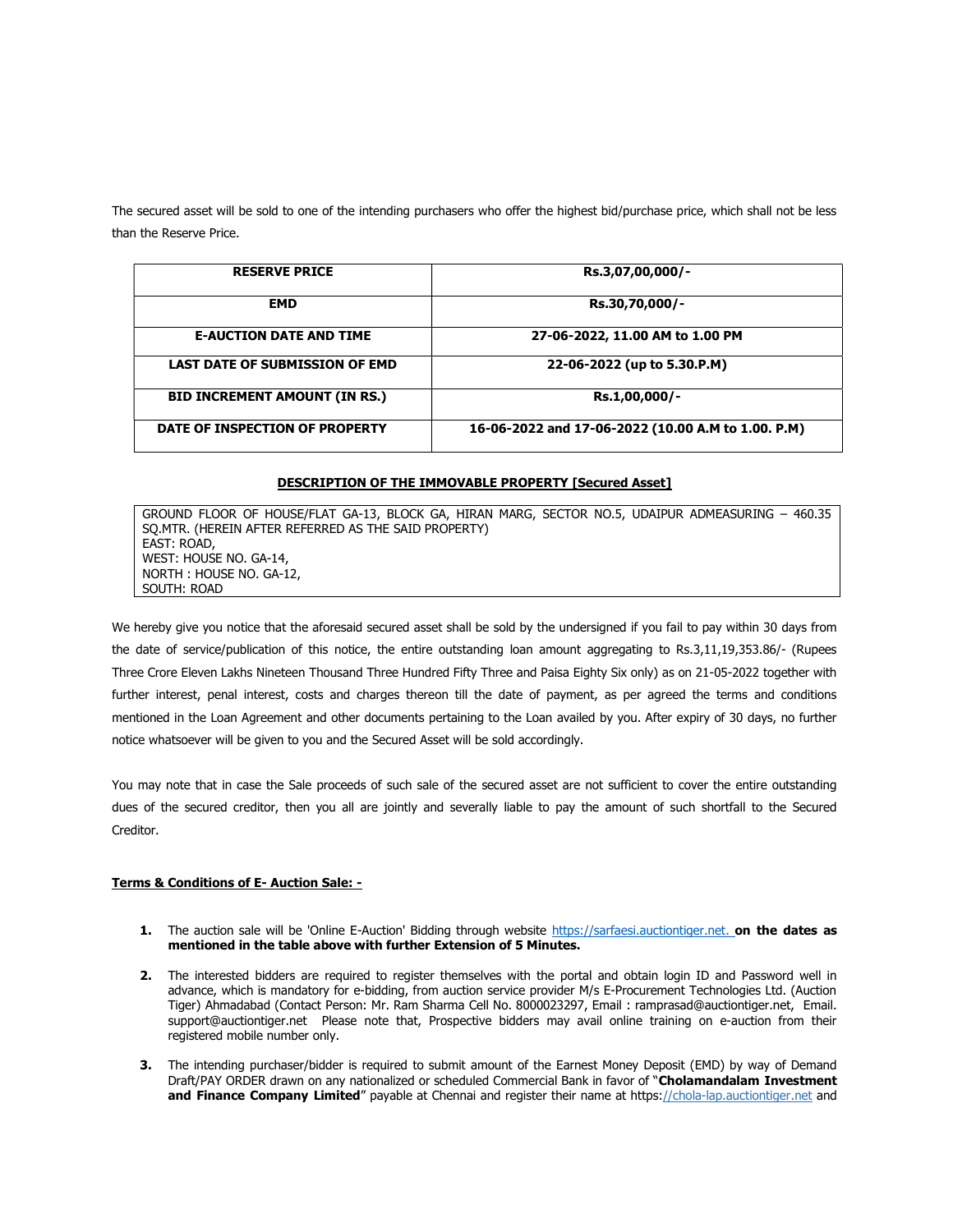get user ID and password free of cost and get training on e-Auction from the service provider. After their Registration on the web-site, the intending purchaser/bidder is required to get the copies of the following documents submit {1. Copy of the DD copy/ Pay order; 2.Copy of PAN card and 3.Copy of proof of address (Passport, Driving License, Voter's I-Card or Aadhar Card, Ration Card, Electricity Bill, Telephone Bill, Registered Leave License Agreement)} by the last date of submission of the EMD(s) as mentioned in the sale notice and also submit hardcopy thereof at the Branch mentioned hereinabove.

- 4. Bid must be accompanied with EMD (Equivalent to 10% of the Reserve Price) by way of Demand Draft/ Pay order in favour of "Cholamandalam Investment and Finance Company Limited" payable AT Chennai.
- 5. Bids that are not filled up or Bids received beyond last date will be considered as invalid Bid and shall be summarily rejected. No interest shall be paid on the EMD. Once the bid is submitted by the Bidder, same cannot be withdrawn. However, EMD deposited by the unsuccessful bidder shall be refunded without interest.
- 6. The bid price to be submitted shall be above the Reserve Price along with increment value of Rs.1,00,000/- and the bidder shall further improve their offer in multiple of Rs.1,00,000/-. The property shall not be sold below the Reserve Price set by the Authorized Officer.
- 7. The successful bidder is required to deposit 25% of the sale price (inclusive of EMD) immediately but not later than next working day by Demand Draft drawn in favour of "Cholamandalam Investment and Finance Company Limited" payable AT Chennai and the balance amount of sale price shall be paid by the successful bidder within 15 days from the date of confirmation of sale by the Company. The EMD as well as Sale Price paid by the interested bidders shall carry no interest. The deposit of EMD or 10% of sale price, whatever may be the case shall be forfeited by the Company, if the successful bidder fails to adhere to terms of sale or commits any default.
- 8. On compliance of terms of Sale, Authorised officer shall issue "Sale Certificate" in favour of highest bidder. All the expenses related to stamp duty, registration charges, conveyance, TDS etc. to be borne by the purchaser.
- 9. Company does not take any responsibility to procure permission / NOC from any authority or under any other law in force in respect of property offered or any other dues i.e., outstanding water/electricity dues, property tax or other charges, if any.
- 10. The successful bidder shall bear all expenses including pending dues of any Development Authority, if any/ taxes/ utility bills etc. to the Municipal Corporation or any other authority/ agency and fees payable for stamp duty /registration fees etc. for registration of the Sale Certificate.
- 11. The Authorised Officer reserves the absolute right and discretion to accept or reject any or all the offers/bids or adjourn/cancel the sale without assigning any reason or modify any terms of sale without any prior notice. The immovable property shall be sold to the highest bidder. However, the Authorised Officer reserves the absolute discretion to allow inter-se bidding, if deemed necessary.
- 12. To the best of its knowledge and information, the Company is not aware of any encumbrances on the property to be sold except of the Company. However, interested bidders should make their own assessment of the property to their satisfaction. The Company does not in any way guarantee or makes any representation with regard to the fitness/title of the aforesaid property. For any other information, the Authorised Officer shall not be held responsible for any charge, lien, encumbrances, property tax or any other dues to the Government or anybody in respect of the aforesaid property.
- 13. Further interest will be charged as applicable, as per the loan documents on the amount outstanding in the notice and incidental expenses, costs, etc. is due and payable till its actual realization.
- 14. The notice is hereby given to the Borrower(s) / Mortgagor(s) to remain present personally at the time of sale and they can bring the intending buyer/purchasers for purchasing the immoveable property as described hereinabove, as per the particulars of the Terms and conditions of sale.
- 15. Online E-auction participation is mandatory in the auction process by making application in prescribed format which is available along-with the offer/tender document on the website. Bidders are advised to go through the website https://chola-lap.auctiontiger.net for detailed terms and conditions of auction sale before submitting their bids and taking